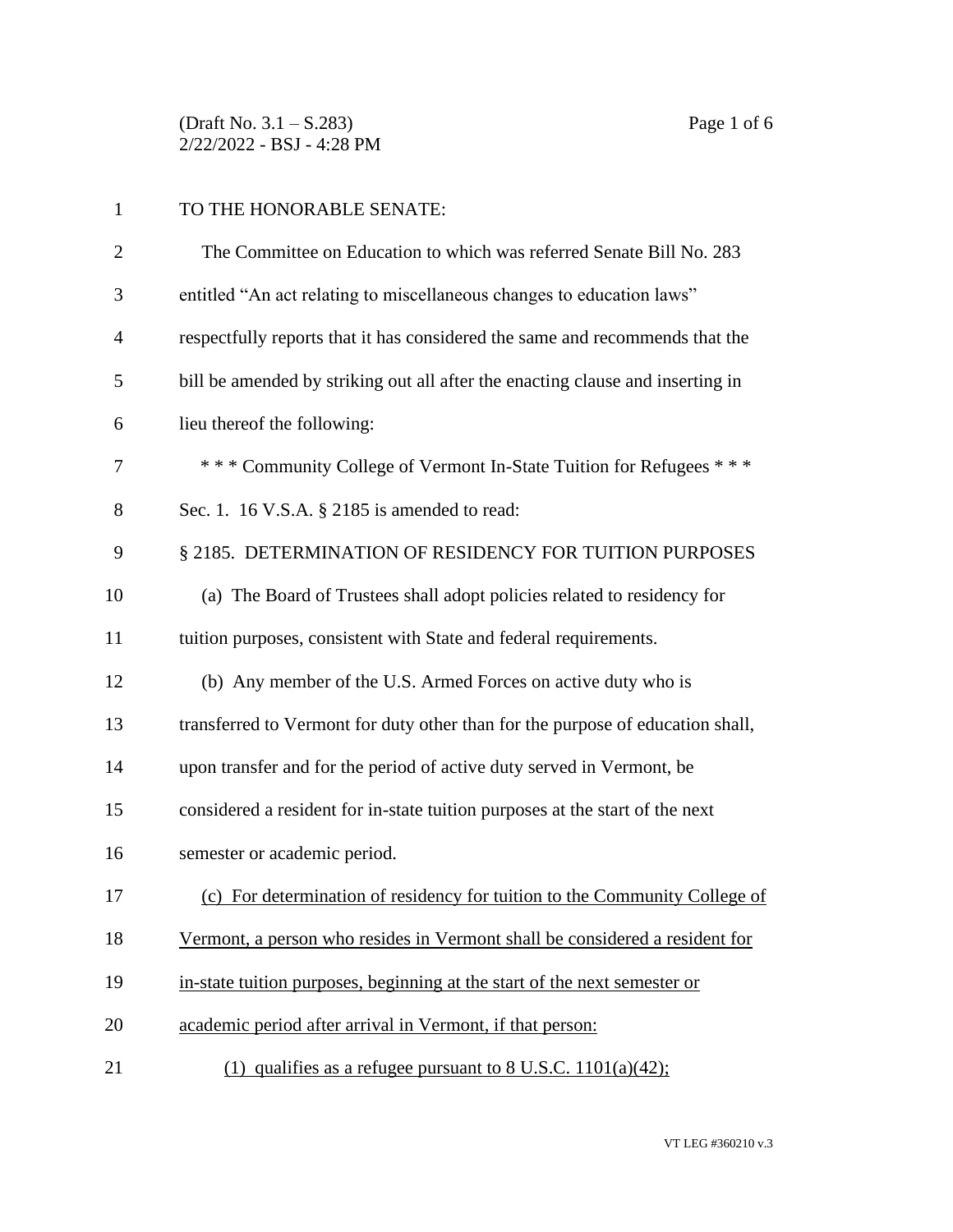(Draft No. 3.1 – S.283) Page 2 of 6 2/22/2022 - BSJ - 4:28 PM

| $\mathbf{1}$   | (2) is granted parole to enter the United States pursuant to 8 U.S.C.           |
|----------------|---------------------------------------------------------------------------------|
| $\overline{2}$ | $1182(d)(5)$ ; or                                                               |
| 3              | (3) is issued a special immigrant visa pursuant to the Afghan Allies            |
| $\overline{4}$ | Protection Act of 2008, as amended.                                             |
| 5              | *** Suspension or Expulsion of Students ***                                     |
| 6              | Sec. 2. 16 V.S.A. § 1162 is amended to read:                                    |
| 7              | § 1162. SUSPENSION OR EXPULSION OF STUDENTS                                     |
| 8              | (a) A superintendent or principal may, pursuant to policies adopted by the      |
| 9              | school board that are consistent with State Board rules, suspend a student for  |
| 10             | up to 10 school days or, with the approval of the board of the school district, |
| 11             | expel a student for up to the remainder of the school year or up to 90 school   |
| 12             | days, whichever is longer, for misconduct:                                      |
| 13             | (1) on school property, on a school bus, or at a school-sponsored activity      |
| 14             | when the misconduct makes the continued presence of the student harmful to      |
| 15             | the welfare of the school;                                                      |
| 16             | (2) not on school property, on a school bus, or at a school-sponsored           |
| 17             | activity where direct harm to the welfare of the school can be demonstrated; or |
| 18             | (3) not on school property, on a school bus, or at a school-sponsored           |
| 19             | activity where the misconduct can be shown to pose a clear and substantial      |
| 20             | interference with another student's equal access to educational programs.       |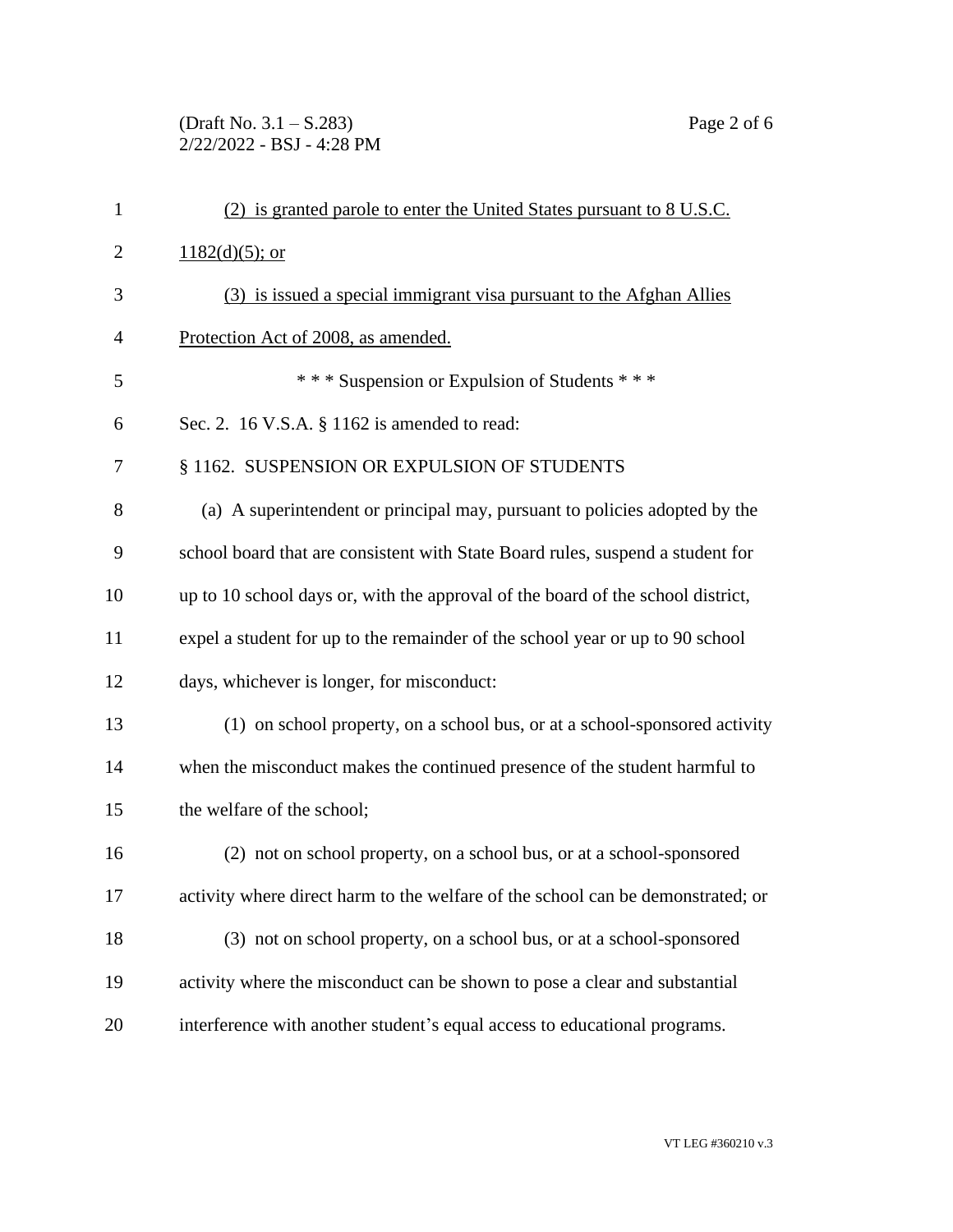## (Draft No. 3.1 – S.283) Page 3 of 6 2/22/2022 - BSJ - 4:28 PM

| $\mathbf{1}$   | (b) Nothing contained in this section shall prevent a superintendent or         |
|----------------|---------------------------------------------------------------------------------|
| $\overline{2}$ | principal, subject to subsequent due process procedures, from removing          |
| 3              | immediately from a school a student who poses a continuing danger to persons    |
| $\overline{4}$ | or property or an ongoing threat of disrupting the academic process of the      |
| 5              | school, or from expelling a student who brings a weapon to school pursuant to   |
| 6              | section 1166 of this title.                                                     |
| 7              | (c) Principals, superintendents, and school boards are authorized and           |
| 8              | encouraged to provide alternative education services or programs to students    |
| 9              | during any period of suspension or expulsion authorized under this section.     |
| 10             | (d) Notwithstanding anything to the contrary in this chapter, a student         |
| 11             | enrolled in a public school, approved independent school, or prequalified       |
| 12             | private prekindergarten program who is under eight years of age shall not be    |
| 13             | suspended or expelled from the school; provided, however, that the school may   |
| 14             | suspend or expel the student if the student poses an imminent threat of harm or |
| 15             | danger to others in the school.                                                 |
| 16             | Sec. 3. REPORT AND RECOMMENDATIONS ON SUSPENSION,                               |
| 17             | EXPULSION, AND EXCLUSIONARY PRACTICES IN EARLY                                  |
| 18             | <b>CHILDHOOD EDUCATION SETTINGS</b>                                             |
| 19             | The Building Bright Futures Council, established in 33 V.S.A. § 4602, shall     |
| 20             | collaborate with the Agencies of Human Services and Education to define         |
| 21             | suspension, expulsion, and exclusionary practices in early childhood education  |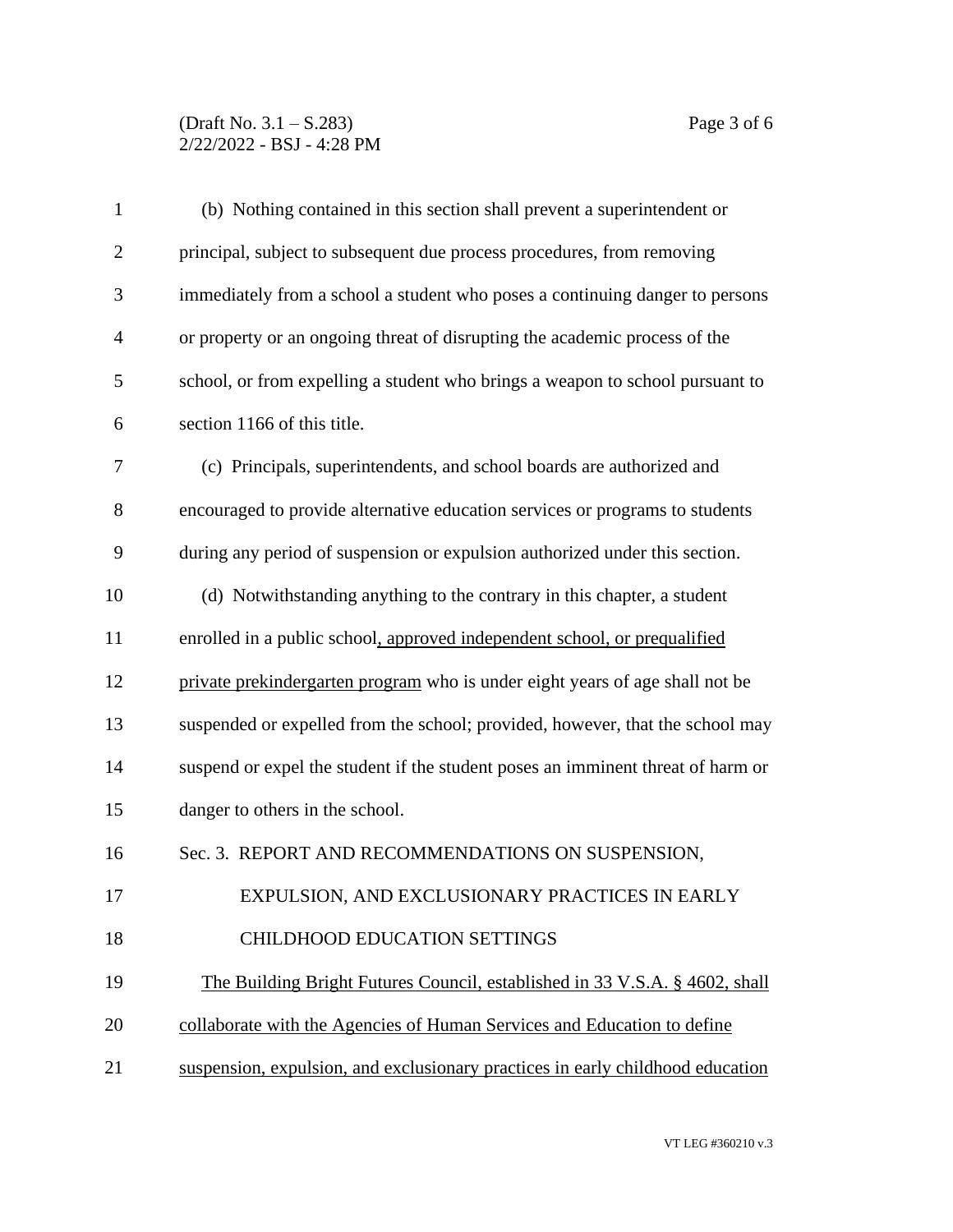(Draft No. 3.1 – S.283) Page 4 of 6 2/22/2022 - BSJ - 4:28 PM

| $\mathbf{1}$   | settings and to establish best practices for supporting children who face such |
|----------------|--------------------------------------------------------------------------------|
| $\overline{2}$ | measures. The work of the Council shall include reviewing available data on    |
| 3              | exclusionary practices. On or before January 15, 2023 the Building Bright      |
| $\overline{4}$ | Futures Council shall issue a written report to the Senate and House           |
| 5              | Committees on Education, the Senate Committee on Health and Welfare, and       |
| 6              | the House Committee on Human Services detailing its work and findings and      |
| 7              | making recommendations for legislative action.                                 |
| 8              | *** Entrance Age Threshold for Public School Kindergarten ***                  |
| 9              | Sec. 4. REPORT AND RECOMMENDATIONS ON THE IMPACT OF                            |
| 10             | STANDARDIZING THE ENTRANCE AGE THRESHOLD FOR                                   |
| 11             | PUBLIC SCHOOL KINDERGARTEN                                                     |
| 12             | On or before December 15, 2022, the Agency of Education shall issue a          |
| 13             | written report to the Senate and House Committees on Education on the impact   |
| 14             | of standardizing the entrance age threshold for public school kindergarten     |
| 15             | attendance. In preparing the report, the Agency of Education shall consult     |
| 16             | with the Vermont Department for Children and Families, the Vermont             |
| 17             | Department of Health, the Vermont School Boards Association, the Vermont       |
| 18             | Principals' Association, the Vermont Superintendents Association, and the      |
| 19             | Vermont National Education Association. The report shall include any           |
| 20             | recommendations for legislative action.                                        |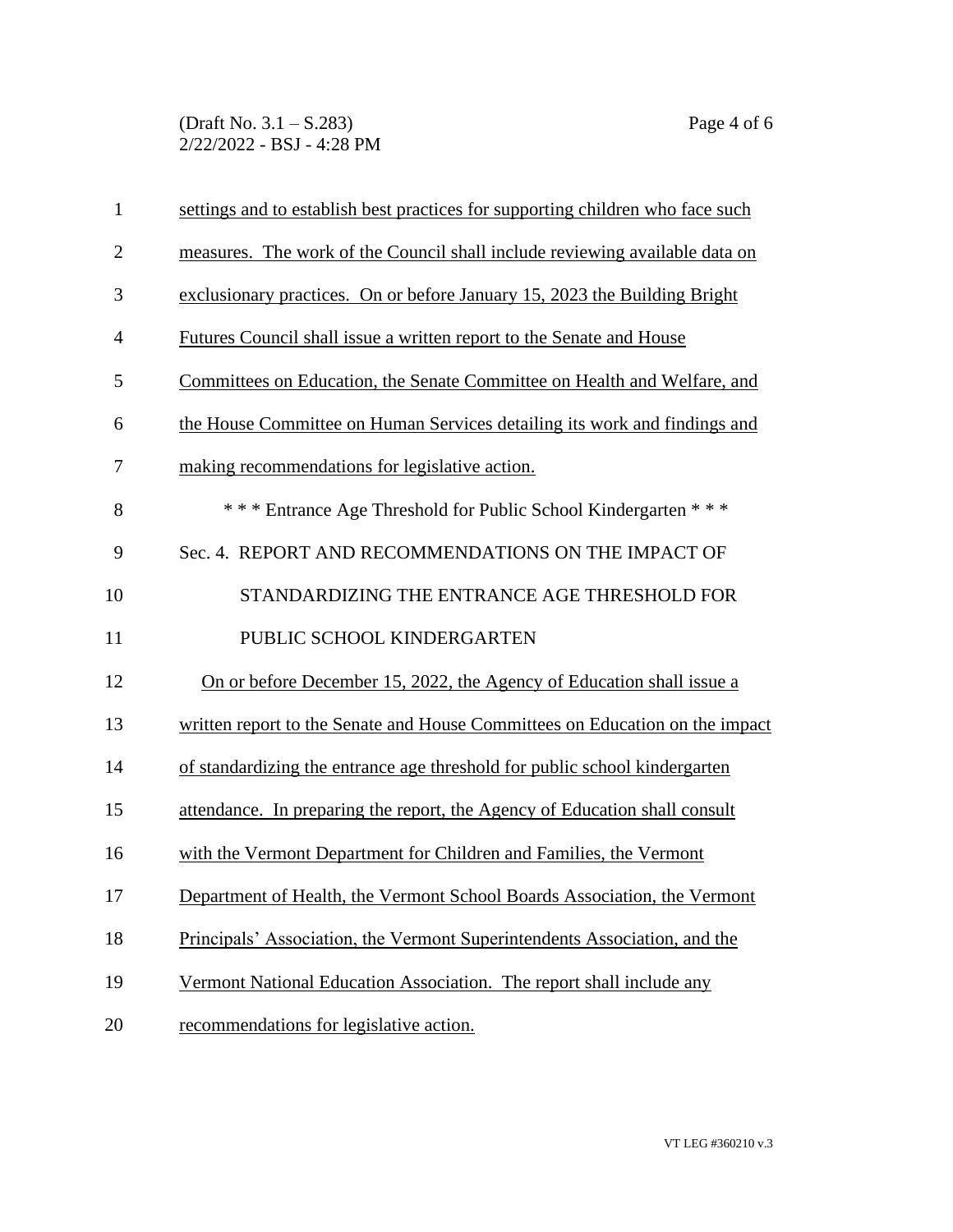| $\mathbf{1}$   | *** Statewide Uniform School Calendar ***                                         |
|----------------|-----------------------------------------------------------------------------------|
| $\overline{2}$ | Sec. 5. REPORT AND RECOMMENDATIONS FOR A STATEWIDE                                |
| 3              | UNIFORM SCHOOL CALENDAR                                                           |
| $\overline{4}$ | On or before January 15, 2024, the Agency of Education shall issue a              |
| 5              | written report to the Senate and House Committees on Education with a             |
| 6              | proposed statewide uniform school calendar, created to improve high-quality       |
| 7              | learning opportunities for all Vermont students. In creating the calendar, the    |
| 8              | Agency shall consider the impact on attendance at regional career and             |
| 9              | technical education centers as well as the impact on families and educators.      |
| 10             | The uniform calendar shall include student attendance days, periods of            |
| 11             | vacation, holidays, and teacher in-service education days.                        |
| 12             | *** Remote Learning ***                                                           |
| 13             | Sec. 6. REPORT AND RECOMMENDATIONS FOR STATEWIDE                                  |
| 14             | REMOTE LEARNING POLICY                                                            |
| 15             | On or before January 15, 2023, the Agency of Education, in consultation           |
| 16             | with the State Board of Education, shall issue a written report to the Senate and |
| 17             | House Committees on Education with recommendations for a statewide remote         |
| 18             | learning policy that incorporates remote learning into the requirements for       |
| 19             | student attendance, school days, and cumulative instructional hours. The          |
| 20             | report shall define remote learning and recommend statewide quality standards     |